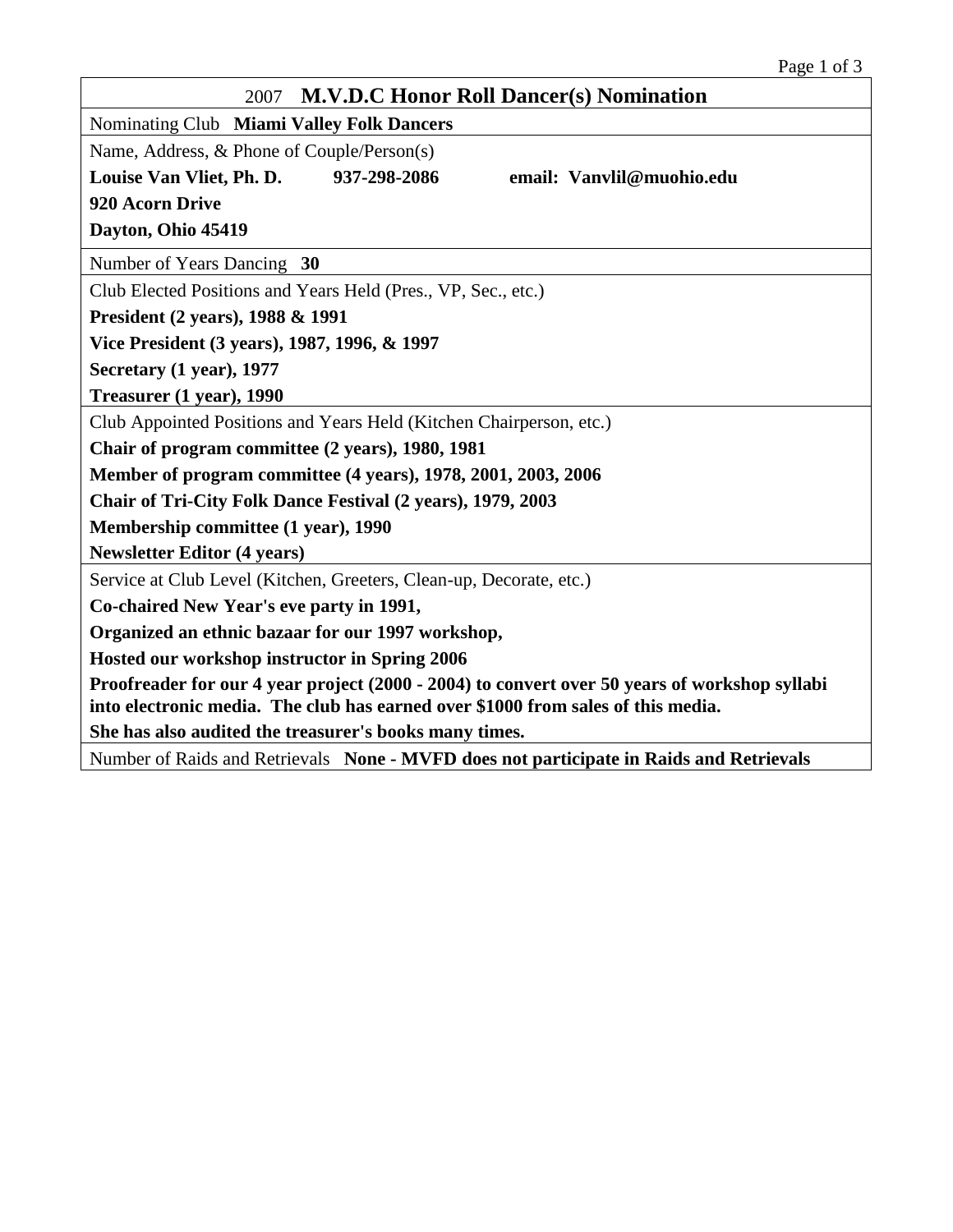## 2007 **M.V.D.C Honor Roll Dancer(s) Nomination**

Nominating Club **Miami Valley Folk Dancers**

Name, Address, & Phone of Couple/Person(s)

**Louise Van Vliet, Ph. D. 937-298-2086 email: Vanvlil@muohio.edu 920 Acorn Drive Dayton, Ohio 45419**

Special Activities (Organize or Assist with Demos, Weekend & Week long Workshops, Special Dances, Parades, World A'Fair, State Fair, Festivals, etc.)

**Demos - Louise has participated in many demos, including Council Day in the Park demos, Dayton Conventions, festivals, nursing homes, and schools. She also regularly lends her personal costumes to others to wear for demos.**

**MVFD Workshops - Louise has attended over 40 workshops sponsored by MVFD.**

**World A'Fair (Dayton International Festival) - Not only has Louise participated in many MVFD demos at World A'Fair, she has performed with the Zivio Slavic Dancers. She volunteers for the festival by working in the ticket booth and the Slavic club booth.**

**Introduction of others to dance - As a professor at Miami University, Louise had access to many young minds. She regularly brought students from Miami Univerisity to dance with MVFD, introducing them to the joys of international folk dancing. For 3 years, she taught a History of Oxford honors class for which she hired a Dayton caller to lead her students through traditional American dances for one class.**

**Honor Roll Dancer Nomination Skits - Louise is single handedly responsible for attendance at the MVFD Annual Business Meetings. For the last 10 years, she has brilliantly organized hillarious skits about our honor roll nominees. Our members love these skits and look forward to them each year, eager to find out who our nominee is and what Louise is going to do to them. Wait until she sees what we've got for her this year - payback time!**

M.V.D.C Position and Years Held (Pres., VP, Treasurer, Trustee, etc.)

**Although Louise has not served in an office of the Council, she has served the Council by helping out at several Michael Solomon Pavilion Cleaning Days, by weeding Pavilion flower beds, and by participating in Council Day in the Park Demos.**

State & National Positions and Years Held (State Corp, State & National Convention Positions, etc.) **None**

State & National Conventions Attended

**Ohio State Convention, 1991, 1995, 2001, 2006**

**In addition to Ohio conventions, Louise has attended the week long Kentucky Dance Institute.** 

Attach a Write Up (Include all information about applicant that might be of importance to the Selection Committee)

## **MUST BE TURNED IN TO THE COUNCIL SECRETARY BY THE NOVEMBER COUNCIL MEETING!**

8/26/00